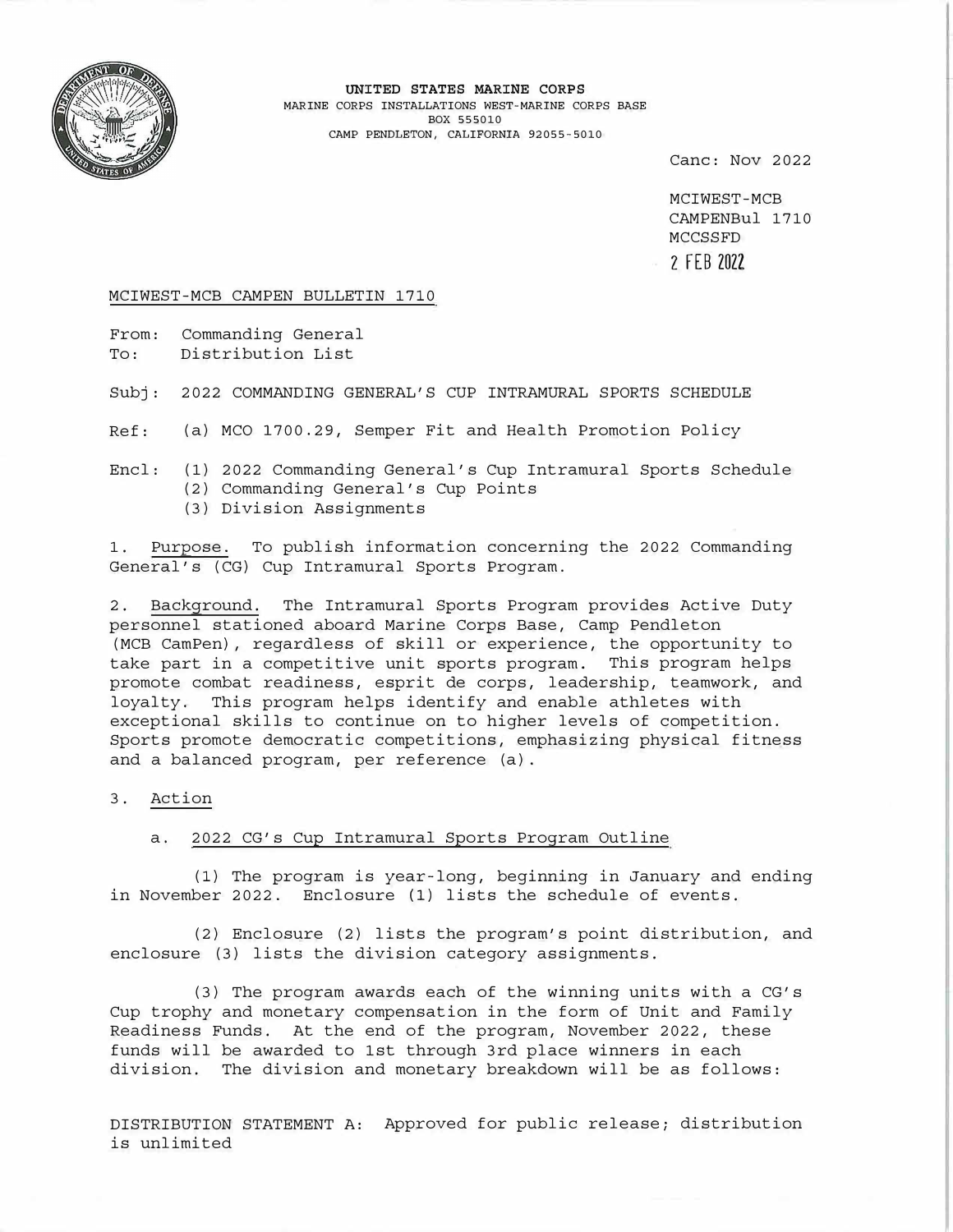(a) Division I:

1. 1st place - \$3,000.

2. 2nd place - \$2,500.

3. 3rd place - \$2,000.

### (b) Division II:

- 1. 1st place \$2,500.
- 2. 2nd place \$2,000.
- 3. 3rd place \$1,500.
- ( C) Division III:
	- 1. 1st place \$2,000.
	- 2. 2nd place \$1,500.
	- 3. 3rd place \$1,000.

#### b. CG's Cup Intramural Sports Program Participation

(1) Commanding Officers (CO) are encouraged to endorse maximum participation in the program and should ensure that their unit is appropriately placed within the proper division. Division assignments are at the discretion of the Regiment/Group CO level. The Regiment/Group CO can decide whether to compete as a Regiment/Group or to divide the Regiment/Group into individual battalions or squadrons. The number of entries per unit may be limited.

(2) All CG's Cup events are alcohol-free. No participant(s) may consume alcohol before or during the event. If a participant violates the no alcohol policy, the participant(s) will be disqualified from the event and asked to leave. Smoking and vaping in the event area is prohibited.

(3) Participants will be required to follow local Marine Corps Installations West-Marine Corps Base, Camp Pendleton (MCIWEST-MCB CAMPEN) COVID guidance.

c. Coordinating: Instructions. Directives issued by this Headquarters are published and distributed electronically. Electronic versions of MCIWEST-MCB CAMPEN directives can be found at: https://usmc.sharepoint-mil.us/sites/mciwest\_Gl/MCIWMCBADJ/Directives/ default.aspx.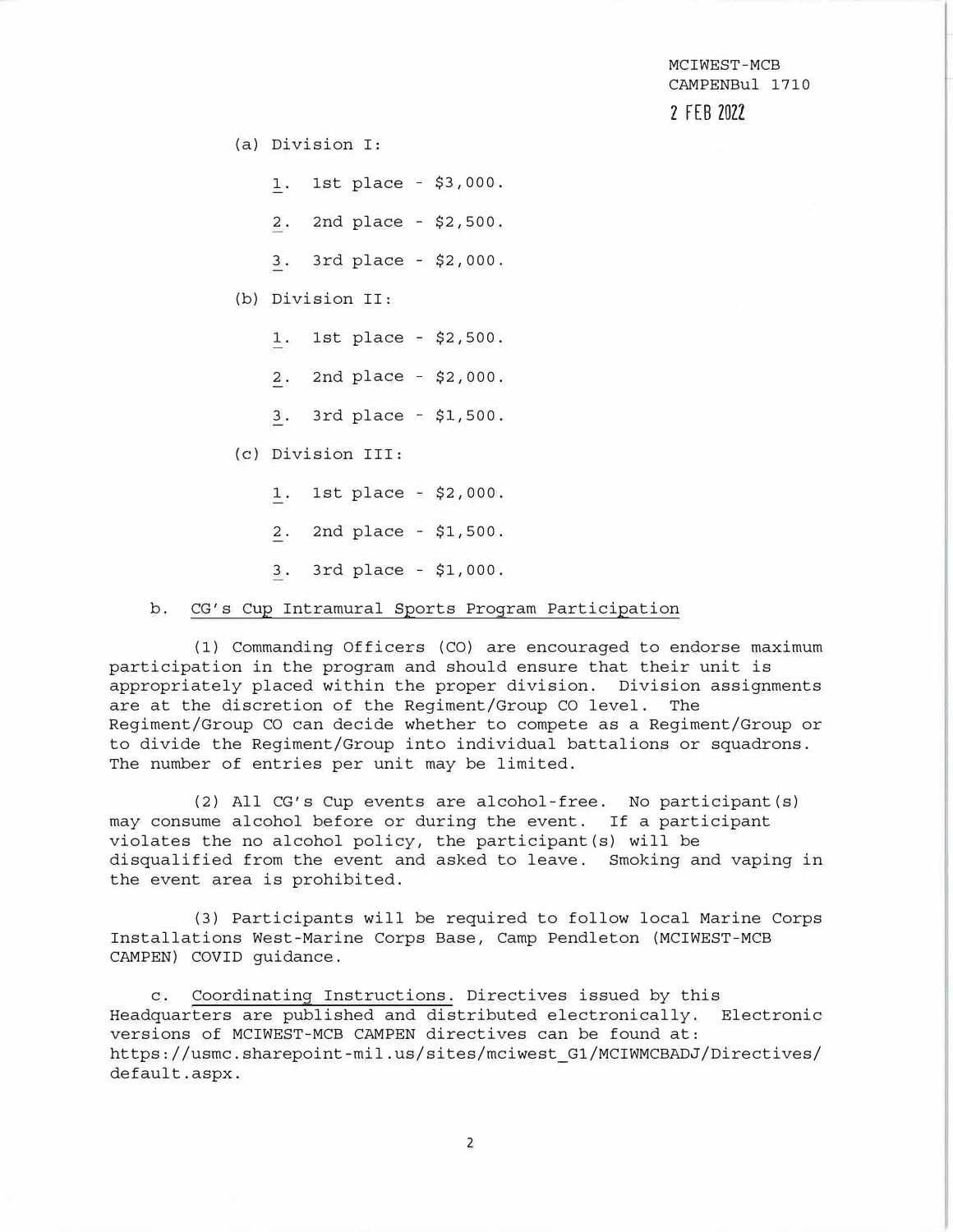4. Applicability. This Bulletin is applicable to all commands, organizations, units, and activities aboard MCB CamPen.

A. CISNEROS By direction

DISTRIBUTION: A-4 B  $\mathbf C$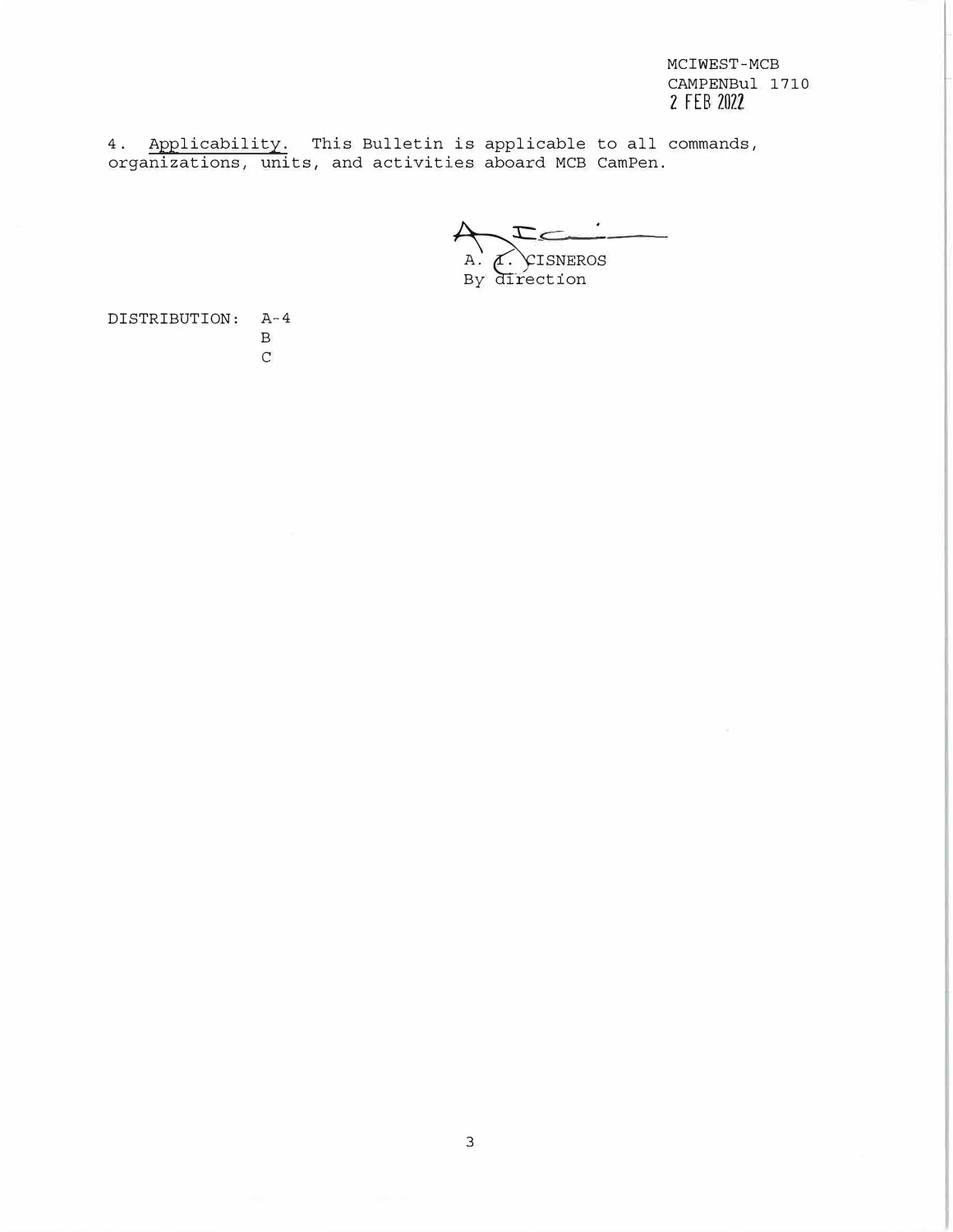### 2022 Commanding General's Cup Intramural Sports Schedule

The events listed below comprise the 2022 Commanding General's Cup Intramural Sports Schedule and are offered only to active duty personnel stationed aboard Marine Corps Base, Camp Pendleton (MCB CamPen). All events are co-ed and are free to active duty personnel stationed aboard MCB CamPen. For more information, contact the Intramural Sports Office at (760) 763-0453, (760) 763-1636, (760) 725-6806 or (760) 725-6195, or visit our website at www.mccscp.com/athletics.

| Schedule of Events                    | Meeting | Start    | End    | Location                       |
|---------------------------------------|---------|----------|--------|--------------------------------|
| 6 on 6 Grass Volleyball<br>Tournament | N/A     | $26$ Jan | 26 Jan | 14111<br>Softball<br>Field     |
| Hoosball Tournament                   | N/A     | 02 Feb   | 02 Feb | 11 Area<br><b>CFT</b><br>Field |
| 5 on 5 Trash Ball<br>Tournament       | N/A     | 09 Feb   | 09 Feb | 11 Area<br>Football<br>Field   |
| Track Event                           | N/A     | 16 Feb   | 16 Feb | 11 Area<br>Track               |
| 7 on 7 Flag Football<br>Tournament    | N/A     | 23 Feb   | 23 Feb | 11 Area<br>Football<br>Field   |
| 3 on 3 Beach Basketball<br>Tournament | N/A     | 02 Mar   | 02 Mar | Del Mar<br>Beach<br>Resort     |
| Dizzy Sports Battle                   | N/A     | 09 Mar   | 09 Mar | 14111<br>Softball<br>Field     |
| Warrior HITT Challenge                | N/A     | 16 Mar   | 16 Mar | 53 Area<br>Fitness<br>Center   |
| Home Run Field Goal<br>Challenge      | N/A     | 23 Mar   | 23 Mar | 11 Area<br>Football<br>Field   |
| Horseshoe Tournament                  | N/A     | 30 Mar   | 30 Mar | Lake<br>O'Neill                |

Enclosure (1)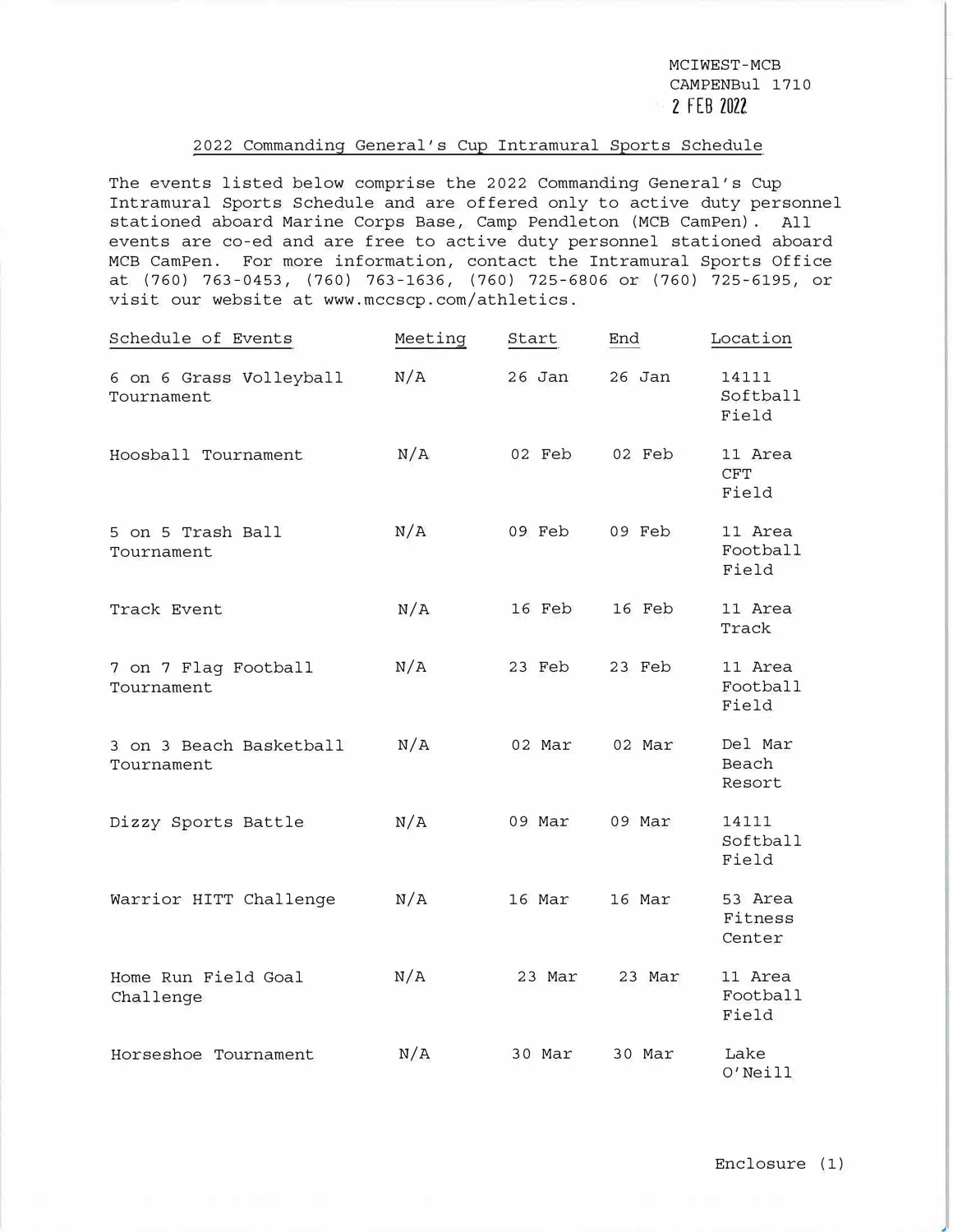| Bowling Tournament                    | N/A | 06 Apr | 06 Apr | Leather<br>Neck<br>Lanes                  |
|---------------------------------------|-----|--------|--------|-------------------------------------------|
| Agility Course Challenge              | N/A | 13 Apr | 13 Apr | 27 Area<br>Football<br>Field              |
| Spikeball Tournament                  | N/A | 20 Apr | 20 Apr | 53 Area<br>Football<br>Field              |
| Swim Meet                             | N/A | 27 Apr | 27 Apr | 13 Area<br>Pool                           |
| Individual Grappling<br>Tournament    | N/A | 04 May | 04 May | Paige<br>Field<br>House (PFH)<br>Comp Gym |
| Golf Tournament                       | N/A | 10 May | 10 May | Marine<br>Memorial<br>Golf<br>Course      |
| Athlete HITT Challenge                | N/A | 18 May | 18 May | Del Mar<br>Beach<br>Resort                |
| Kickball Tournament                   | N/A | 25 May | 25 May | 14111<br>Softball<br>Field                |
| 6K Mud Run Chesty<br>Challenge        | N/A | TBD    | TBD    | Lake<br>O'Neill                           |
| Cornhole Tournament                   | N/A | 08 Jun | 08 Jun | 43 Area<br>Football<br>Field              |
| 7 on 7 Ultimate Frisbee<br>Tournament | N/A | 15 Jun | 15 Jun | 11 Area<br>Football<br>Field              |
| Surf Contest                          | N/A | 22 Jun | 22 Jun | San Onofre<br>Beach                       |
| 5 on 5 NCAA OT<br>Tournament          | N/A | 29 Jun | 29 Jun | 11 Area<br>Football<br>Field              |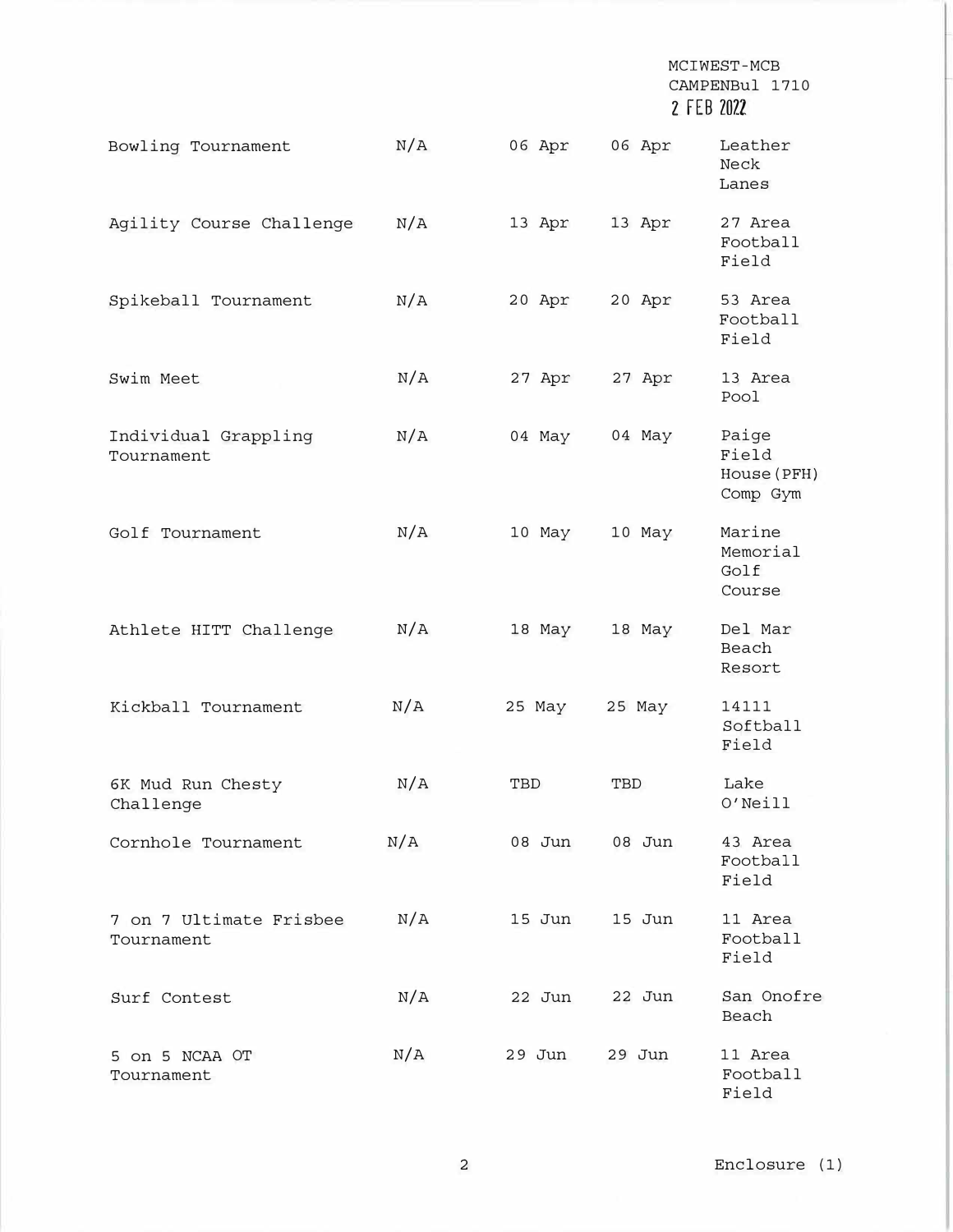| 2 Person 3 Point Shoot Out              | N/A | 06 Jul   | 06 Jul   | 21 Area<br>Fitness<br>Center         |
|-----------------------------------------|-----|----------|----------|--------------------------------------|
| Free Throw Contest                      | N/A | 13 Jul   | 13 Jul   | PFH Comp<br>Gym                      |
| Combat HITT Challenge                   | N/A | $20$ Jul | 20 Jul   | 11 Area<br>Football<br>Field         |
| Cove Swim                               | N/A | 27 Jul   | $27$ Jul | Del Mar<br>Beach<br>Resort           |
| Swim and Sup Relay<br>Challenge         | N/A | 03 Aug   | 03 Aug   | Del Mar<br>Beach<br>Resort           |
| 7 on 7 Dodgeball Tournament N/A         |     | 10 Aug   | 10 Aug   | 62 Area<br>Fitness<br>Center         |
| 4 Person Beach Volleyball<br>Tournament | N/A | 17 Aug   | 17 Aug   | Del Mar<br>Beach<br>Resort           |
| Singles Pickleball<br>Tournament        | N/A | 24 Aug   | 24 Aug   | 17 Area<br>Tennis<br>Courts          |
| Doubles Pickleball<br>Tournament        | N/A | 31 Aug   | 31 Aug   | 17 Area<br>Tennis<br>Courts          |
| Fling Golf Tournament                   | N/A | 07 Sep   | 07 Sep   | Marine<br>Memorial<br>Golf<br>Course |
| 6 on 6 Grass Volleyball<br>Tournament   | N/A | 14 Sep   | 14 Sep   | 14111<br>Softball<br>Field           |
| 2 on 2 Kan Jam Tournament               | N/A | 21 Sep   | 21 Sep   | San Onofre<br>Beach                  |
| Basketball Skills                       | N/A | 28 Sep   | 28 Sep   | PFH Comp<br>Gym                      |

3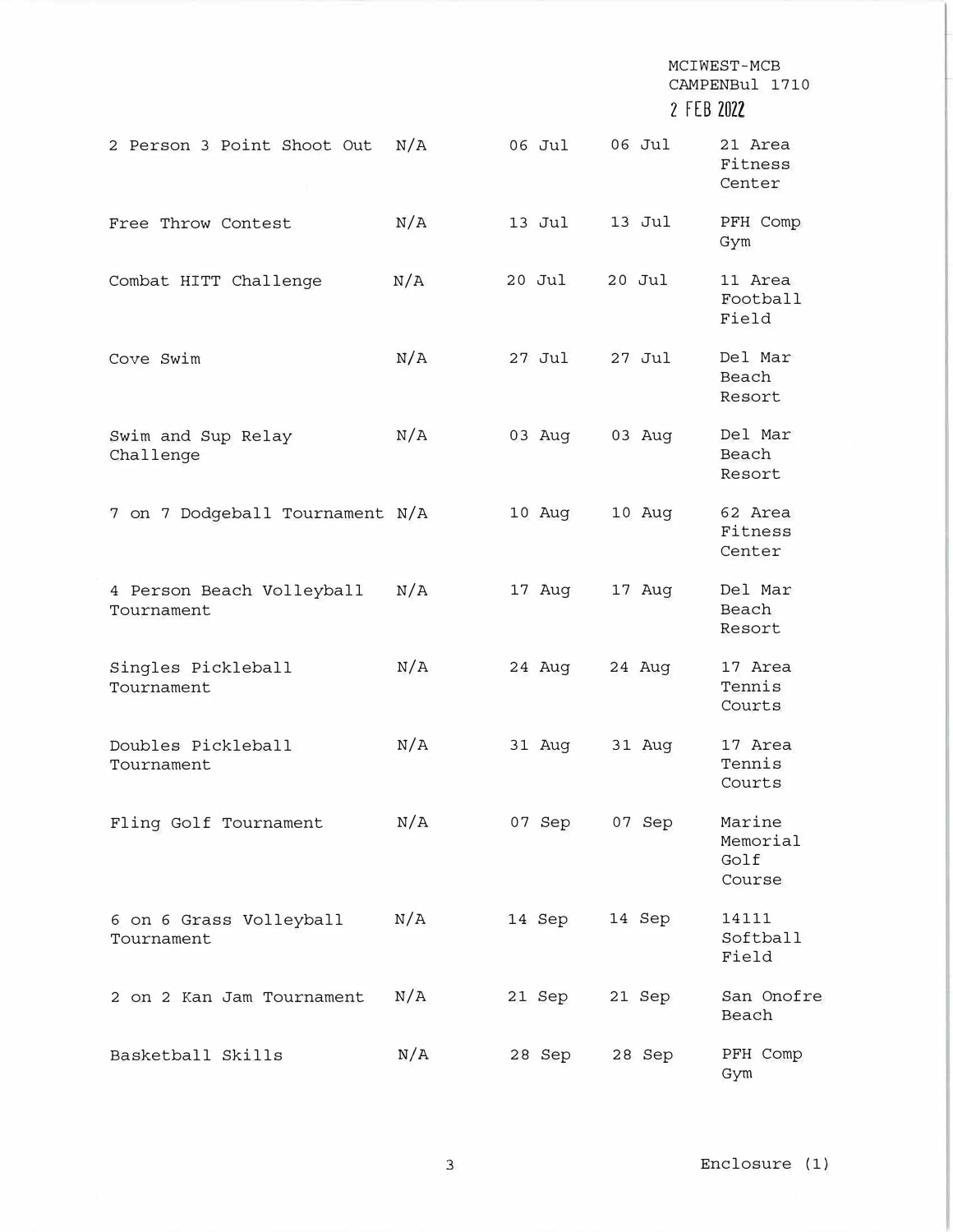|                                       |     |        |            | MCIWEST-MCB                  |
|---------------------------------------|-----|--------|------------|------------------------------|
|                                       |     |        |            | <b>CAMPENBul</b><br>1710     |
|                                       |     |        | 2 FEB 2022 |                              |
| 5 on 5 Basketball                     | N/A | 05 Oct | 05 Oct     | PFH Comp                     |
|                                       |     |        |            | Gym                          |
| Home Run Derby                        | N/A | 12 Oct | 12 Oct     | 14110<br>Softball<br>Field   |
| Cornhole Tournament                   | N/A | 19 Oct | 19 Oct     | 11 Area<br>Football<br>Field |
| 4 Person Team Grappling<br>Tournament | N/A | 26 Oct | 26 Oct     | 52 Area<br>Fitness<br>Center |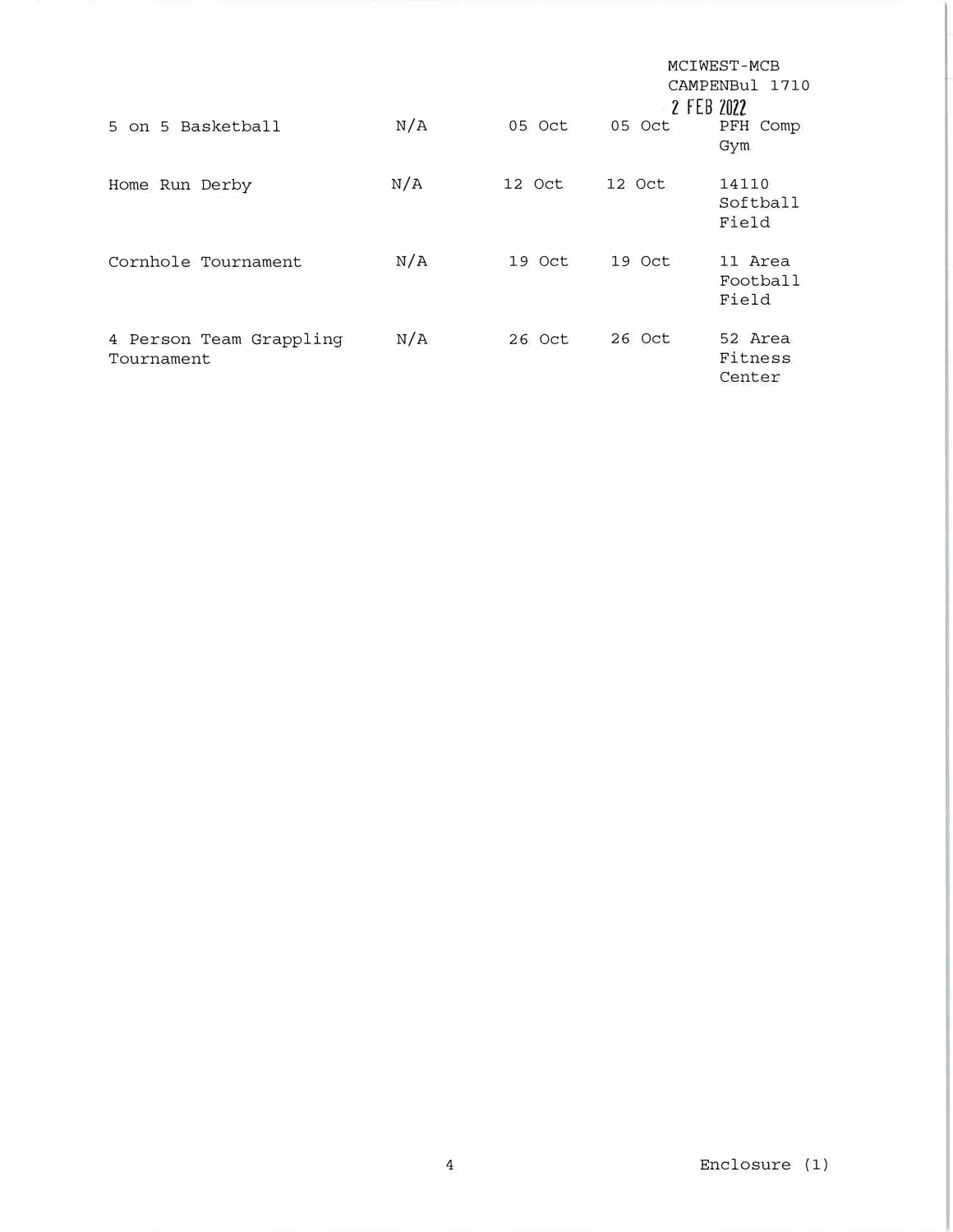# Commanding General's Cup Points

| Events                                   | 1st<br>Place | 2nd<br>Place | 3rd<br>Place | 1st<br>Entry | $2nd-10th$<br>Entry |
|------------------------------------------|--------------|--------------|--------------|--------------|---------------------|
| 6 on 6 Grass Volleyball 15<br>Tournament |              | 10           | 5            | 10           | $\overline{c}$      |
| Hoosball Tournament                      | 15           | 10           | 5            | 10           | 2                   |
| 5 on 5 Trash Ball<br>Tournament          | 15           | 10           | 5            | 10           | $\overline{c}$      |
| Track Event                              | 15           | 10           | 5            | 10           | $\overline{c}$      |
| 7 on 7 Flag Football<br>Tournament       | 15           | 10           | 5            | 10           | $\overline{c}$      |
| 3 on 3 Beach Basketball 15<br>Tournament |              | 10           | 5            | 10           | $\overline{c}$      |
| Dizzy Sports Battle                      | 15           | 10           | 5            | 10           | $\overline{c}$      |
| Warrior HITT Challenge                   | 15           | 10           | 5            | 10           | 2                   |
| Home Run Field Goal<br>Challenge         | 15           | 10           | 5            | 10           | 2                   |
| Horseshoe Tournament                     | 15           | 10           | 5            | 10           | $\overline{c}$      |
| Bowling Tournament                       | 15           | 10           | 5            | 10           | $\overline{2}$      |
| Agility Course<br>Challenge              | 15           | 10           | 5            | 10           | $\overline{c}$      |
| Spikeball Tournament                     | 15           | 10           | 5            | 10           | 2                   |
| Swim Meet                                | 15           | 10           | 5            | 10           | $\overline{c}$      |
| Individual Grappling<br>Tournament       | 15           | 10           | 5            | 10           | 2                   |
| Golf Tournament                          | 15           | 10           | 5            | 10           | $\overline{c}$      |
| Athlete HITT Challenge                   | 15           | 10           | 5            | 10           | $\overline{c}$      |
| Kickball Tournament                      | 15           | 10           | 5            | 10           | 2                   |
| 6K Mud Run Chesty<br>Challenge           | N/ A         | N/A          | N/ A         | 10           | 2                   |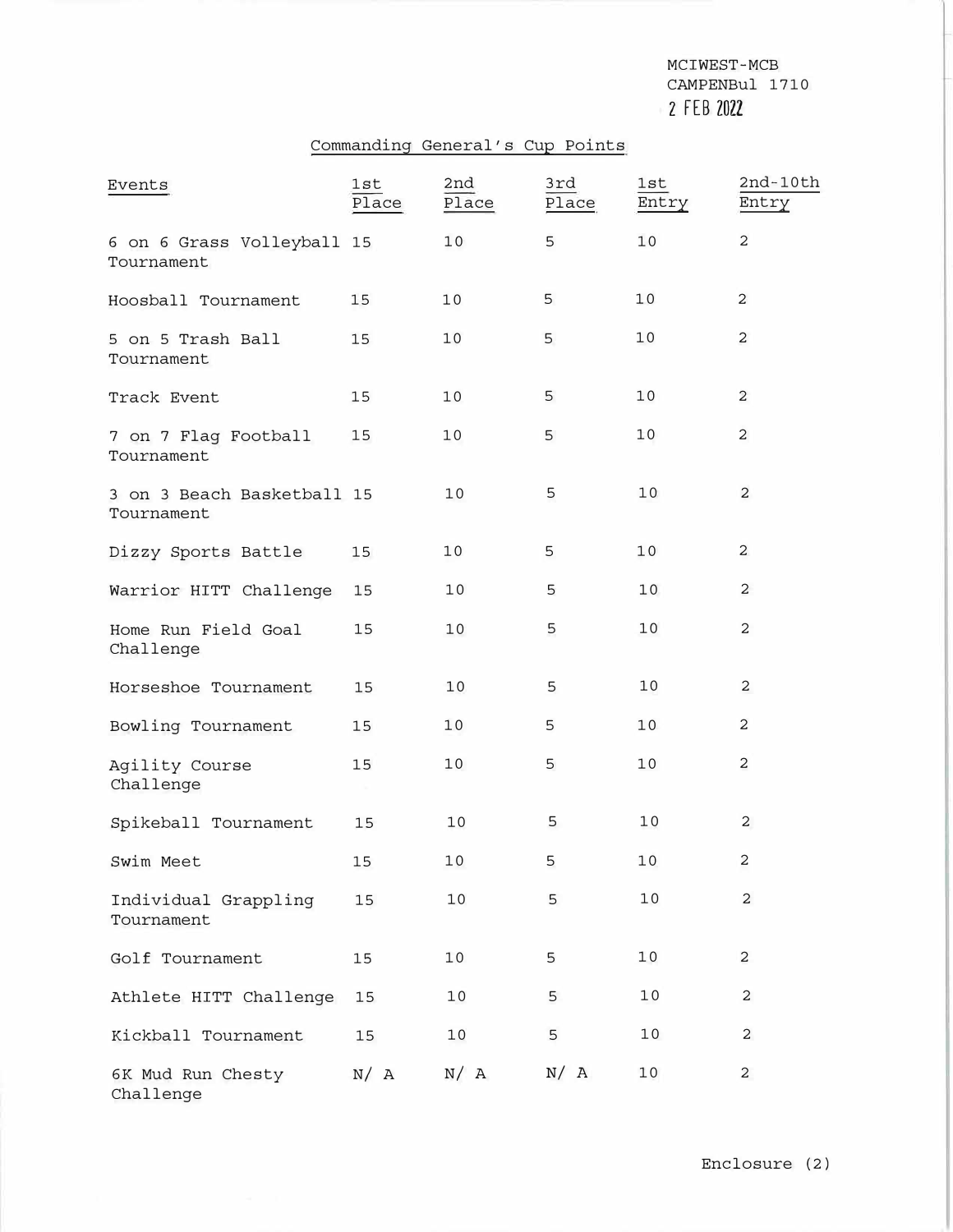|                                         |    |    |   | MCIWEST-MCB<br>CAMPENBul 1710<br>2 FEB 2022 |                |
|-----------------------------------------|----|----|---|---------------------------------------------|----------------|
| Cornhole Tournament                     | 15 | 10 | 5 | 10                                          | $\overline{c}$ |
| 7 on 7 Ultimate Frisbee<br>Tournament   | 15 | 10 | 5 | 10                                          | $\overline{c}$ |
| Surf Contest                            | 15 | 10 | 5 | 10                                          | 2              |
| 5 on 5 NCAA OT<br>Tournament            | 15 | 10 | 5 | 10                                          | $\overline{c}$ |
| 2 Person 3 Point<br>Shoot Out           | 15 | 10 | 5 | 10                                          | 2              |
| Free Throw Contest                      | 15 | 10 | 5 | 10                                          | 2              |
| Combat HITT Challenge                   | 15 | 10 | 5 | 10                                          | 2              |
| Cove Swim                               | 15 | 10 | 5 | 10                                          | $\overline{c}$ |
| Swim and Sup Relay<br>Challenge         | 15 | 10 | 5 | 10                                          | 2              |
| 7 on 7 Dodgeball<br>Tournament          | 15 | 10 | 5 | 10                                          | $\overline{2}$ |
| 4 Person Beach<br>Volleyball Tournament | 15 | 10 | 5 | 10                                          | $\overline{c}$ |
| Singles Pickleball<br>Tournament        | 15 | 10 | 5 | 10                                          | 2              |
| Doubles Pickleball<br>Tournament        | 15 | 10 | 5 | 10                                          | $\overline{c}$ |
| Fling Golf Tournament                   | 15 | 10 | 5 | 10                                          | $\overline{c}$ |
| 6 on 6 Grass Volleyball<br>Tournament   | 15 | 10 | 5 | 10                                          | 2              |
| 2 on 2 Kan Jam<br>Tournament            | 15 | 10 | 5 | 10                                          | $\overline{c}$ |
| Basketball Skills<br>Challenge          | 15 | 10 | 5 | 10                                          | 2              |
| 5 on 5 Basketball<br>Tournament         | 15 | 10 | 5 | 10                                          | 2              |
| Home Run Derby                          | 15 | 10 | 5 | 10                                          | 2              |
| Cornhole Tournament                     | 15 | 10 | 5 | 10                                          | 2              |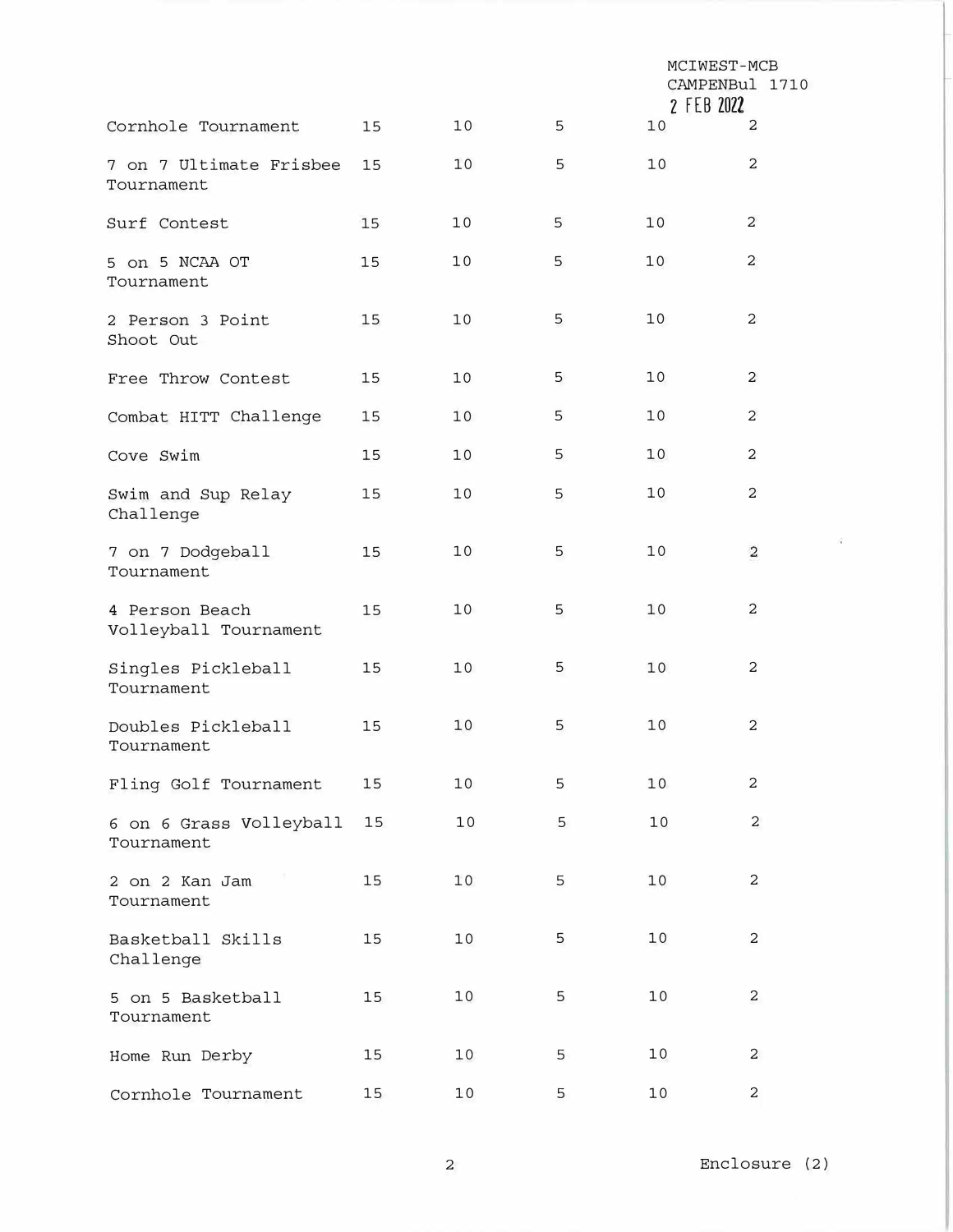4 Person Team Grappling 15 10 5 10 Tournament 2

\*Commanding General's (CG) Cup Placement Points will not be given for the Mud Run Team Challenge.

\*\*CG's Cup Entry/Placement Points will not be given for the Tackle Football League.

An additional 100 CG's Cup bonus points will be awarded to all units that compete in all scheduled CG's Cup calendar events.

Tie-breaker rule for CG's Cup division 1st through 3rd place finishers: If two or more units have finished the year with the same number of CG's Cup Points within their respective division, the tiebreaker will be determined by the highest number of events entered per unit throughout the year. If there is a tie after totaling up the events, the tie-breaker will be determined by the number of 1st place finishes throughout the year.

The Marine Corps Community Services (MCCS), Semper Fit Division, Athletics Department will coordinate and schedule all 1st place CG's Cup awards presentations with each division's winning unit.

Entries: All CG's Cup events are co-ed. A unit may submit teams or individuals for each league, sport, or event. The number of entries per unit may be limited, depending upon the event.

Placement Points: Placement points are given to 1st-3rd place winners in each division.

Participation Points: Participation points are given to the 1st through 10th participant/teams from each unit; regardless of multiple categories/divisions within an event. Participant must actually participate in the event in order to receive participation points.

Bonus Points: Special events may occur throughout the year as standalone events or in addition to calendared events, therefore, bonus points may be given to participating units. The point breakdown may or may not be the same as a normal tournament. Please see the 2022 CG Cup Intramural Sports Schedule, enclosure (1). Double Participation Points will be given randomly for selected events throughout the year. The Athletics Department will advertise these dates and events on Facebook (MCCS Camp Pendleton Athletics) and Instagram (Camp Pendleton Athletics) 24 hours prior to the event.

Battalion/Squadron Commanding Officer (CO)/Sergeant Major (SGTMAJ) Attendance Points: The Battalion/Squadron CO/SGTMAJ can receive additional CG's Cup Points for their unit by attending a CG's Cup event. The Battalion/Squadron CO's or SGTMAJ's will receive 4 CG's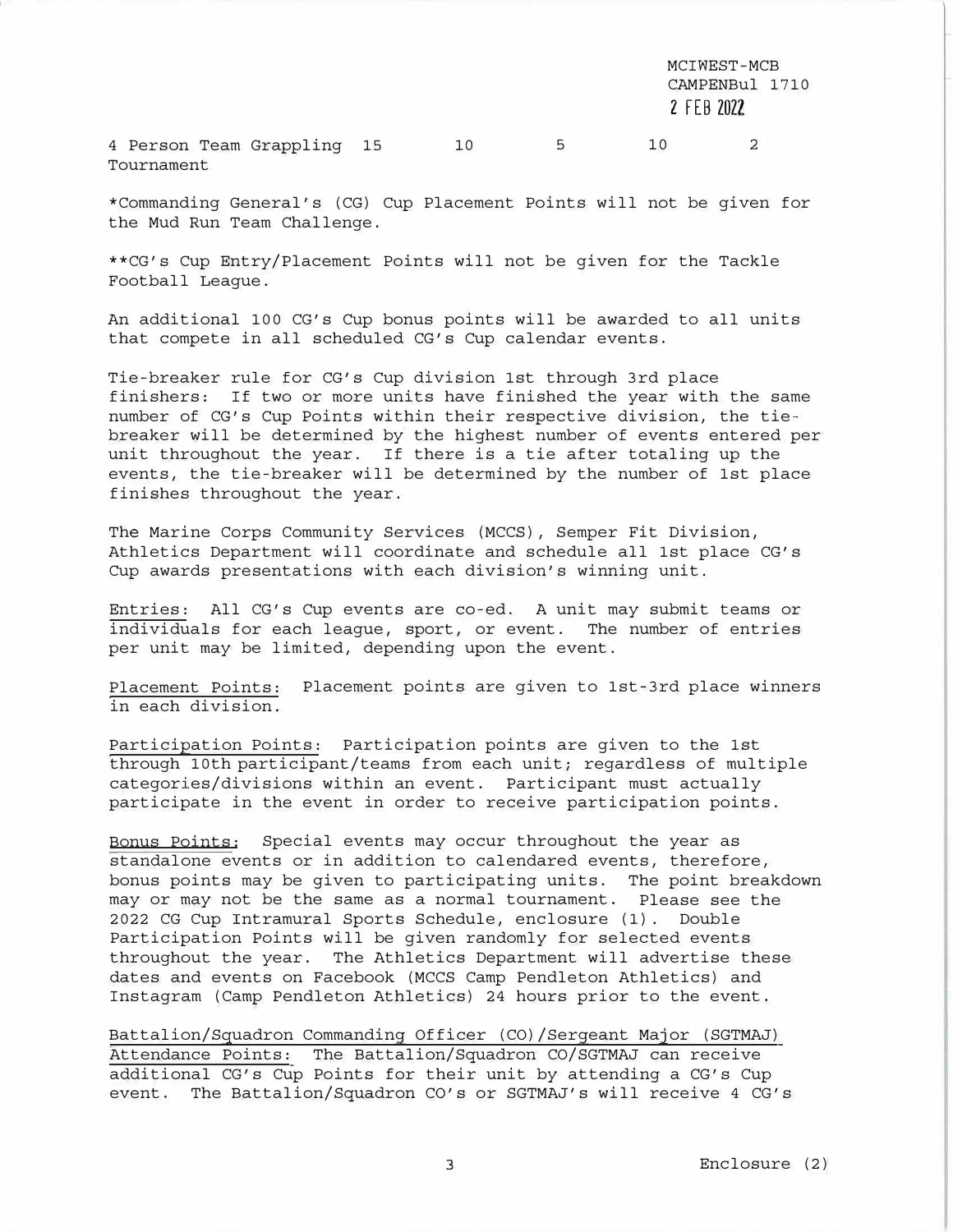Cup points for their unit when attending a CG's Cup event individually. If both the Battalion/Squadron CO and SGTMAJ attend a CG's Cup event together, their unit will receive 10 points. The Battalion/Squadron CO/SGTMAJ do not have to participate in the event to receive the Battalion/Squadron CO/SGTMAJ attendance points, however, if the Battalion/Squadron CO and SGTMAJ participate in an event, they will receive both participation and Battalion/Squadron CO/SGTMAJ attendance points. To receive Battalion/Squadron CO/SGTMAJ attendance points, please sign in with the Athletics staff at the event. In the case when the Battalion/Squadron CO and SGTMAJ are off the Installation, the acting Battalion/Squadron CO and SGTMAJ can attend the event and earn the Battalion/Squadron CO and SGTMAJ points. A letter from the command must be submitted authorizing the acting Battalion/Squadron CO and SGTMAJ to represent the command in their absence. The letter must be submitted the day of the event to an Athletics staff member.

Free Agent: An active duty Service Member may still participate in a league if their unit does not have a team entered in the league by becoming a Free Agent. Unlimited Free Agent players per team are allowed ONLY with written authorization from their CO, prior to participation in a basketball, soccer, softball, and tackle football league. CG's Cup Points are not awarded to the Free Agent's Command.